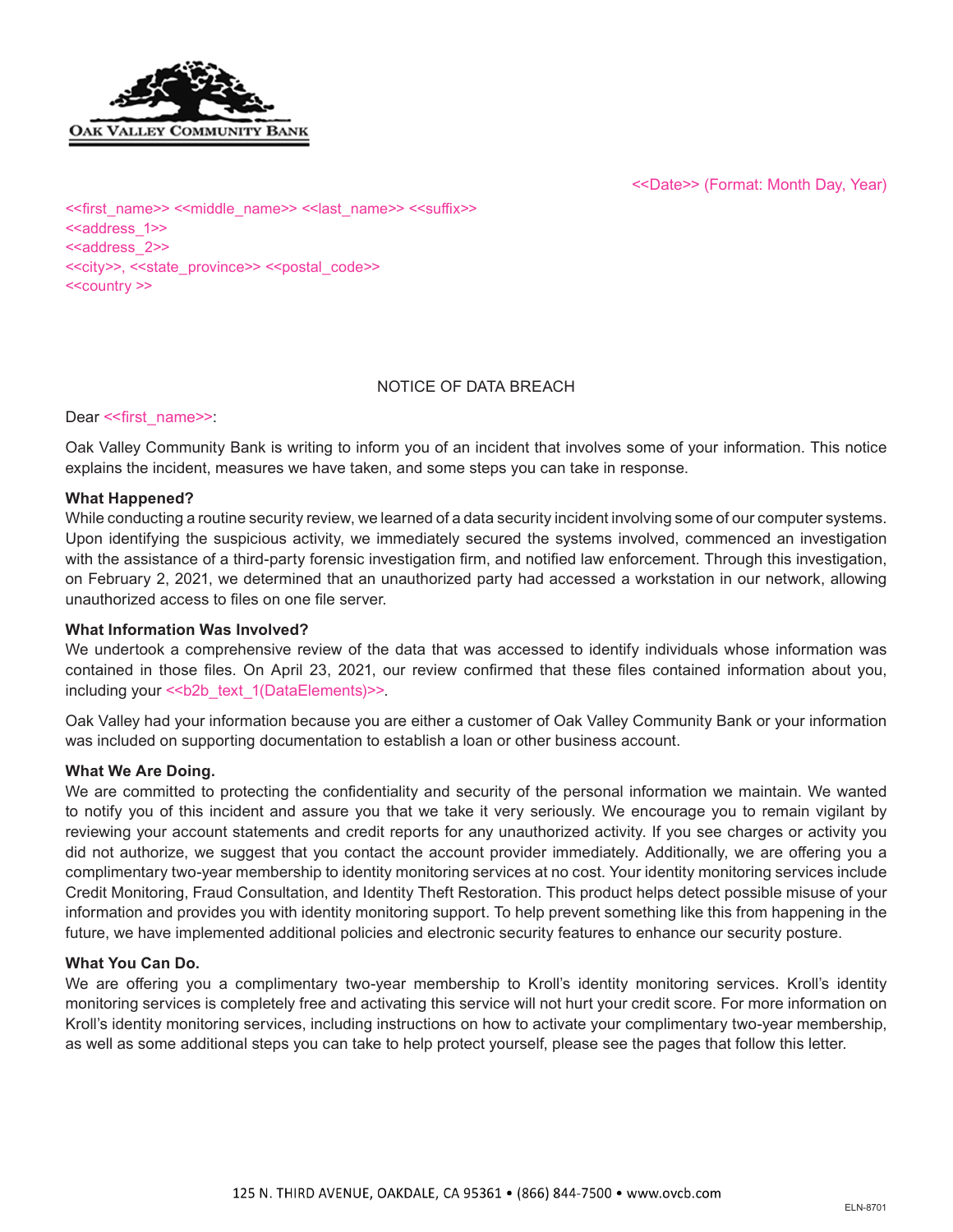If you received this letter on behalf of your minor child, please contact Kroll immediately before activating this service, as he/she may be eligible for Minor Identity Monitoring services instead. Identity Restoration specialists are available to help you and your child address credit and non-credit related fraud. You may also contact the Federal Trade Commission and/or the Attorney General's office in your state on their behalf. You can obtain information from these sources about steps an individual can take to avoid identity theft as well as information about fraud alerts and security freezes. Contact information for the Federal Trade Commission is included on the enclosed under *Additional Steps You Can Take*.

### **For More Information.**

We regret any inconvenience or concern this incident may cause you. Protecting your information is important to us. We trust that the services we are offering to you demonstrate our continued commitment to your security and satisfaction. If you have any questions, please call our dedicated call center at **1-855-608-3478**, Monday through Friday from 8:00 a.m. to 5:30 p.m. Central Time, excluding some U.S. holidays. Please have your membership number on the following page ready.

Sincerely,

Christopher M. Courtney President & CEO Oak Valley Community Bank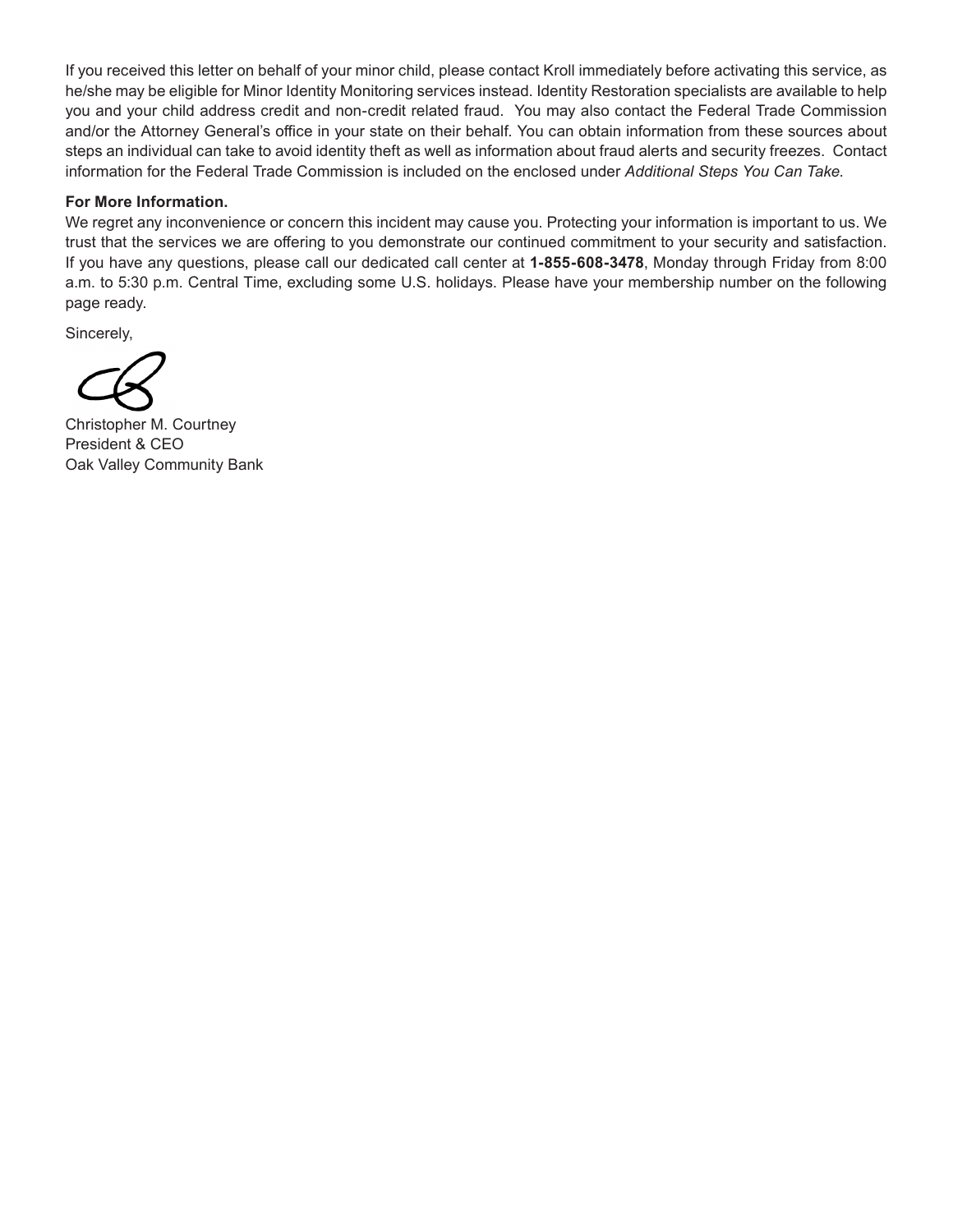# **TAKE ADVANTAGE OF YOUR IDENTITY MONITORING SERVICES**

To help relieve concerns and restore confidence following this incident, we have secured the services of Kroll to provide identity monitoring at no cost to you for two years (24 months). Kroll is a global leader in risk mitigation and response, and their team has extensive experience helping people who have sustained an unintentional exposure of confidential data. Your identity monitoring services include Credit Monitoring, Fraud Consultation, and Identity Theft Restoration.

To activate:

Visit: **https://enroll.idheadquarters.com** to activate and take advantage of your identity monitoring services. *You have until August 8, 2021 to activate your identity monitoring services.* Membership Number: **<<Member ID>>**



# **TAKE ADVANTAGE OF YOUR IDENTITY MONITORING SERVICES**

You have been provided with access to the following services from Kroll:

# **Triple Bureau Credit Monitoring**

You will receive alerts when there are changes to your credit data at any of the three national credit bureaus—for instance, when a new line of credit is applied for in your name. If you do not recognize the activity, you will have the option to call a Kroll fraud specialist, who will be able to help you determine if it is an indicator of identity theft.

# **Fraud Consultation**

You have unlimited access to consultation with a Kroll fraud specialist. Support includes showing you the most effective ways to protect your identity, explaining your rights and protections under the law, assistance with fraud alerts, and interpreting how personal information is accessed and used, including investigating suspicious activity that could be tied to an identity theft event.

# **Identity Theft Restoration**

If you become a victim of identity theft, an experienced Kroll licensed investigator will work on your behalf to resolve related issues. You will have access to a dedicated investigator who understands your issues and can do most of the work for you. Your investigator will be able to dig deep to uncover the scope of the identity theft, and then work to resolve it.

Kroll's activation website is only compatible with the current version or one version earlier of Chrome, Firefox, Safari and Edge. To receive credit services, you must be over the age of 18 and have established credit in the U.S., have a Social Security number in your name, and have a U.S. residential address associated with your credit file.